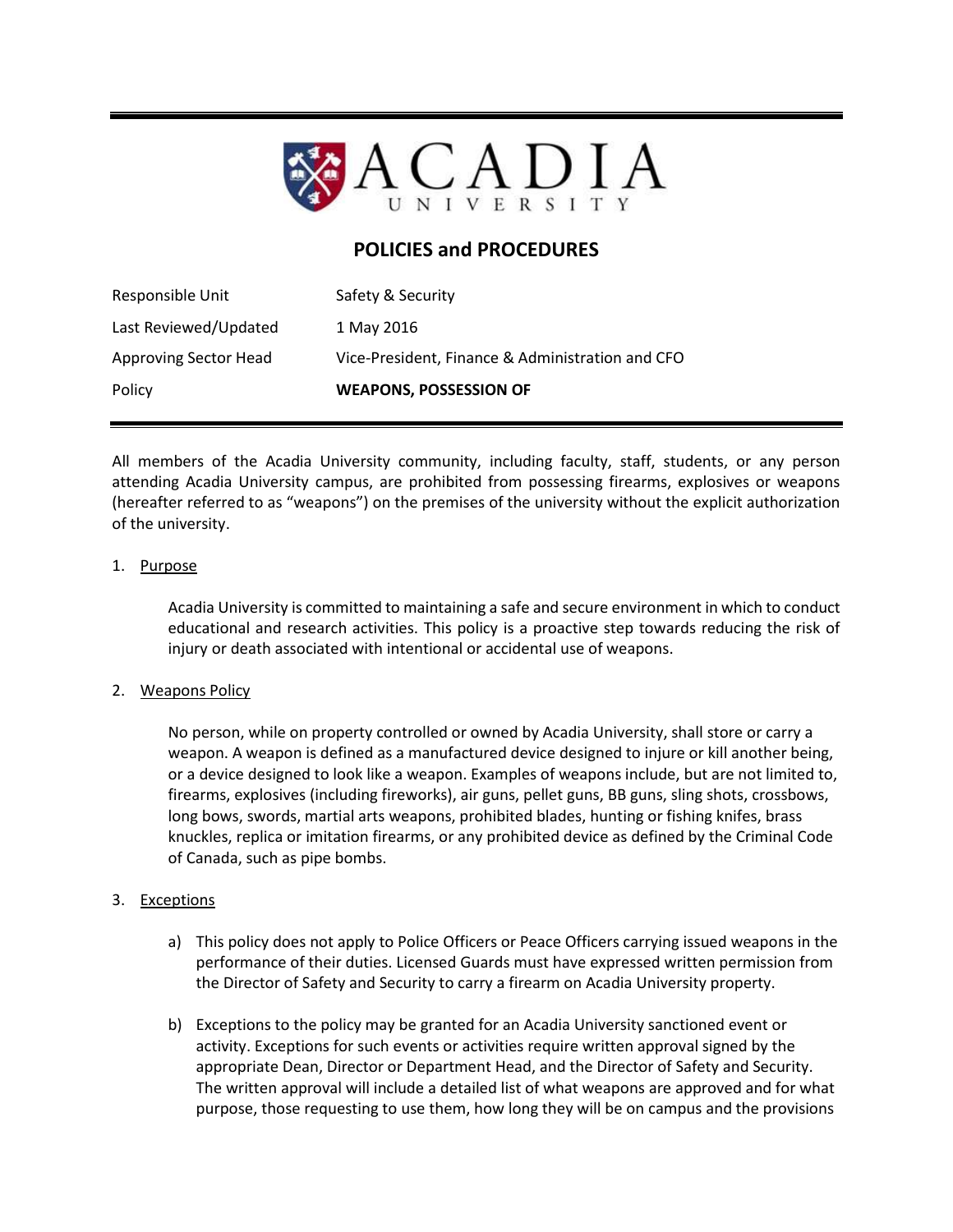made for safe storage of the weapons when not in use *(see attached form)*. The Director of Safety and Security will resolve any security concerns directly with the Dean, Director or Department Head in advance of the event taking place. Safety and Security will be responsible for informing the relevant University departments/units (and, if appropriate, the Wolfville Royal Canadian Mounted Police) about any sanctioned activities taking place oncampus involving weapons or replica weapons. Any weapons that are required to be stored on Acadia University property must be stored safely and in accordance with all applicable laws, regulations and policies by the Department responsible for the event or activity. No weapons will be permitted to be stored in any Acadia University residence facility; in any Acadia University apartment or housing units, or any vehicle on Acadia University Campus property.

c) This policy exempts ceremonial knives carried or used to meet religious obligations and small folding or utility knives used for a lawful purpose that are not brandished or worn in such a manner as to cause concern or alarms.

## 4. Unauthorized weapons on campus

Safety and Security will seize any unauthorized weapons found on campus for which there is not written authorization (see 3b). The weapons will be returned to the owner/user if weapons are considered legal and when authorization has been received or the owner has arranged to have them stored permanently off campus. Any firearms or weapons considered prohibited or restricted under the Criminal Code will be immediately turned over to the Royal Canadian Mounted Police. Individuals in possession of unauthorized weapons on campus may also be subject to disciplinary action up to and including expulsion from the University or termination of employment, depending on the circumstances. In the case of prohibited or non-registered firearms and other illegal weapons, the individual may also be subject to criminal prosecution.

#### 5. Application for Exemption

If you wish to apply for an exemption under paragraph 3b of this policy, please print and complete the attached request form. The form should then be passed to the Manager, Residence Life (if living in Residence), Director or Department Head for their concurrence and then forwarded to the Director of Safety and Security for approval.

If an exemption has been granted the individual(s) authorized to possess the weapon on campus must have weapon encased during transport and not visible to the public. The department of Safety and Security is to be notified at 585-1103 before the authorized person enters campus with the weapon and notified when the authorized person is departing campus with the weapon. Information regarding the location and duration of stay on campus is also to be provided to Safety and Security.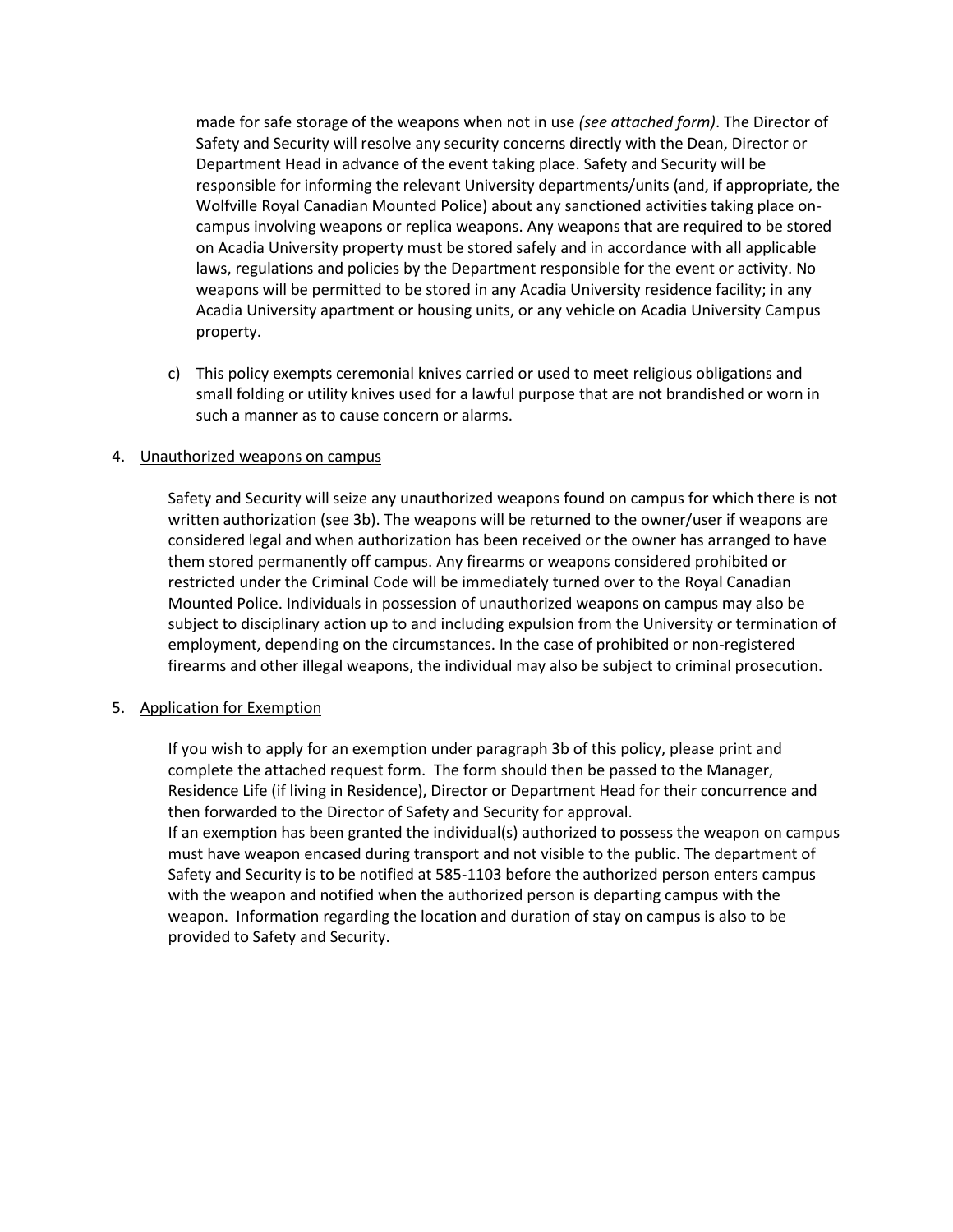

## **PART I: Request to Bring Weapon(s) on Campus**

| Telephone: (Acadia) __________________________                                                                                                                                  |                                                                                                                                                                                                                                |
|---------------------------------------------------------------------------------------------------------------------------------------------------------------------------------|--------------------------------------------------------------------------------------------------------------------------------------------------------------------------------------------------------------------------------|
|                                                                                                                                                                                 | Date Submitted and the Submitted of the Submitted of the Submitted of the Submitted of the Submitted of the Submitted of the Submitted of the Submitted of the Submitted of the Submitted of the Submitted of the Submitted of |
| Type and number of weapon(s) required                                                                                                                                           |                                                                                                                                                                                                                                |
| Why do you require these weapon(s) on campus<br>(please identify specific event or activity if<br>applicable)?                                                                  |                                                                                                                                                                                                                                |
| How long will the weapon(s) be on campus<br>(please indicate specific times/dates)?                                                                                             |                                                                                                                                                                                                                                |
| Where will the weapon(s) be used on campus<br>(please list specific locations i.e., building, room<br>number, field or outside area)?                                           |                                                                                                                                                                                                                                |
| If applicable, where will the weapon(s) be stored<br>on campus and in what secure storage facilities<br>(please identify building and room and describe<br>storage facilities)? |                                                                                                                                                                                                                                |
| If the weapon(s) are required for an Acadia<br>sanctioned event, which Department is<br>sponsoring the event or activity?                                                       |                                                                                                                                                                                                                                |
| Who is the departmental contact for the event<br>(name and phone number)?                                                                                                       |                                                                                                                                                                                                                                |

By signing below, I certify that I have read and understand the Acadia University Weapons Policy and the following two stipulations:

- 1. Transport: Place item(s) as authorized in appropriate case during transport and ensure they are not visible to the Public.
- 2. Notice Must contact Safety and Security (585-1103) before entering campus and when departing campus property.

\_\_\_\_\_\_\_\_\_\_\_\_\_\_\_\_\_\_\_\_\_\_\_\_\_\_\_\_\_\_\_\_\_\_\_\_\_\_\_ \_\_\_\_\_\_\_\_\_\_\_\_\_\_\_\_\_\_\_\_\_\_\_\_\_\_\_\_\_\_\_\_

Signature of Requesting Individual Date